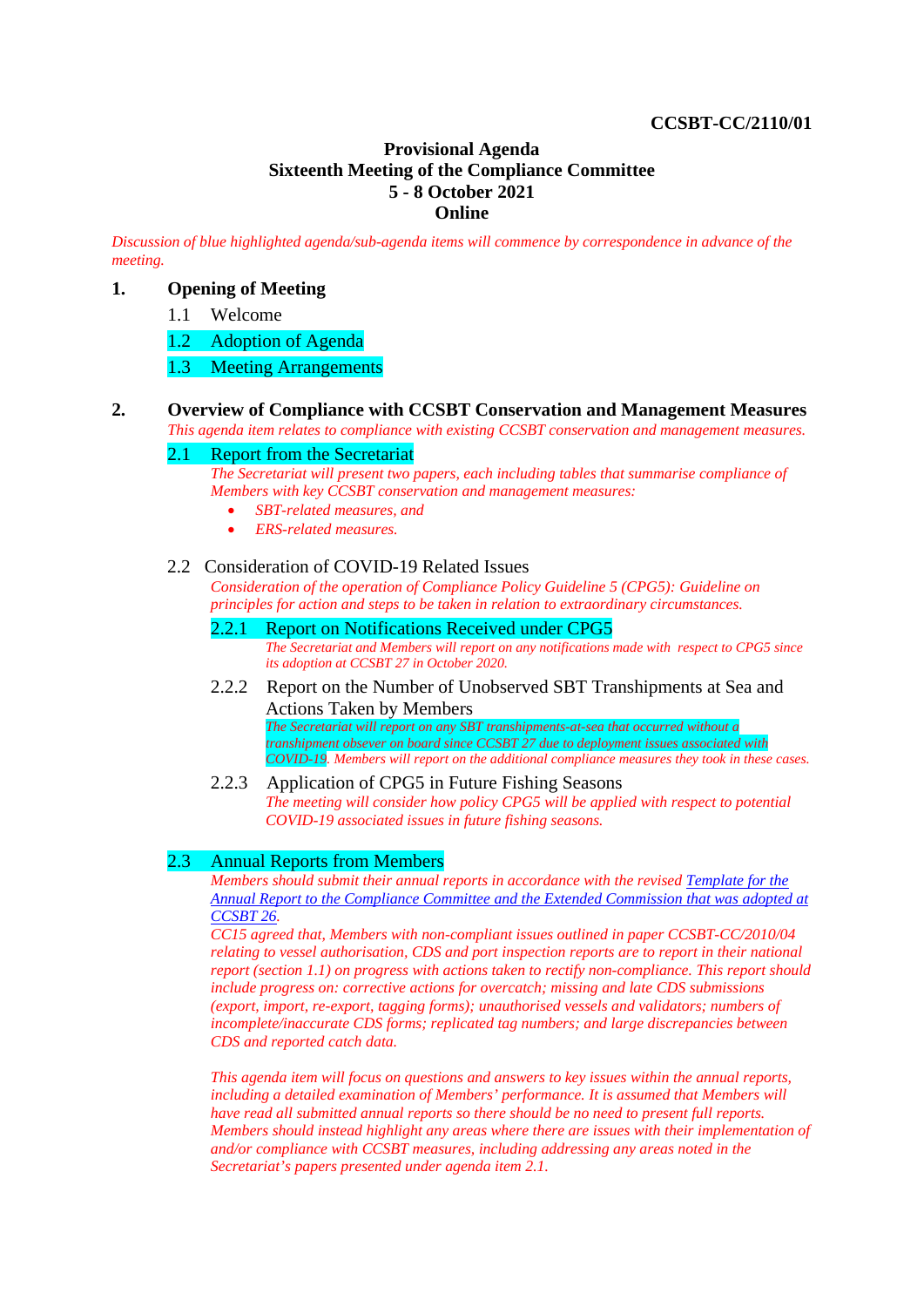#### 2.4 Assessment of compliance with CCSBT Management Measures *Information presented in the previous sub agenda items as well as in the reports mentioned*

*above are expected to be the major contributor to this process.*

# 2.4.1 Compliance of Members

*The Compliance Committee (CC) will consider the performance of Members in complying with CCSBT management measures and provide recommendations for any areas that require improvement.*

# 2.4.2 Application of the Corrective Actions Policy

*The CC will consider any identified areas of non-compliance including any instances of TAC over-catches and paybacks, and recommend how any instances of non-compliance should be addressed under the [CCSBT's Corrective Actions Policy.](http://www.ccsbt.org/userfiles/file/docs_english/operational_resolutions/CPG3_CorrectiveActions.pdf)*

*In particular, during 2019 and 2020, Indonesia over-caught its combined 2019 and 2020 SBT allocation by a total of 456.584t. CC16 will review Indonesia's implementation of its payback plan[1](#page-1-0) and advise CCSBT 28 on the degree to which the implementation has been successful.*

# **3. Report from the Technical Compliance Working Group (TCWG)**

*The TCWG/CC Chair will present an oral report of TCWG2's meeting including any recommendations or draft documents for the CC's consideration.*

# **4. Review of Progress on CC15's 2021 Workplan Items**

*Members and the Secretariat will report back on items from CC's 2021 Workplan (listed below), noting that more substantive items such as report backs by the various intersessional correspondence groups, on-line data submission and access updates, and development of a trial electronic Catch Documentation Scheme (eCDS) are discussed in separate items later in the agenda:*

- *Update on operationalisation of the transhipment MoC with the WCPFC;*
- *Report from South Africa on its investigation of the trade data discrepancies reported on page 4 of paper CC/1910/10;*
- *Report from Indonesia on its further investigation into discrepancies between COMTRADE and CDS data (e.g. as reported in page 4 of paper CC/1910/10;*
- *Provision by the EU and Indonesia of their best available annual trade data summaries (for 2018, 2019 and 2020) from their own national databases to the Secretariat; and*
- *Provision of support to South Africa as required to help resolve CDS issues (Australia and New Zealand).*

# **5. Operation of CCSBT Measures: Issues & Updates**

*Members and/or the Secretariat will provide updates or report on any problems with the operation of CCSBT Measures such as those listed below:*

- *Authorised Vessel/Farm Resolutions;*
- *Transhipment Resolution*
- *Minimum Standards for Inspections in Port; and*
- *IUU Vessel List Resolution:*
	- *o The Secretariat will provide a brief update on the cross-listing process and the current status of the CCSBT's IUU Vessel List, and*
	- *o A draft IUU Vessel list will be considered if appropriate.*

# **6. Attributable SBT Catch Definition and Depredation**

*CC15 agreed that depredation had not been contemplated when the current definition of the Attributable SBT Catch was adopted and that it is uncertain as to whether depredation should be included in the definition. CC15 further agreed that there should be consistency amongst Members. New Zealand volunteered to lead an intersessional discussion group to address this item. New Zealand will report to CC16 on any progress and/or remaining issues identified during the intersessional group's discussions.*

<span id="page-1-0"></span><sup>&</sup>lt;sup>1</sup> See paragraphs 48-49, 89-92 and Attachments 8 and 9 of the Report of CCSBT 27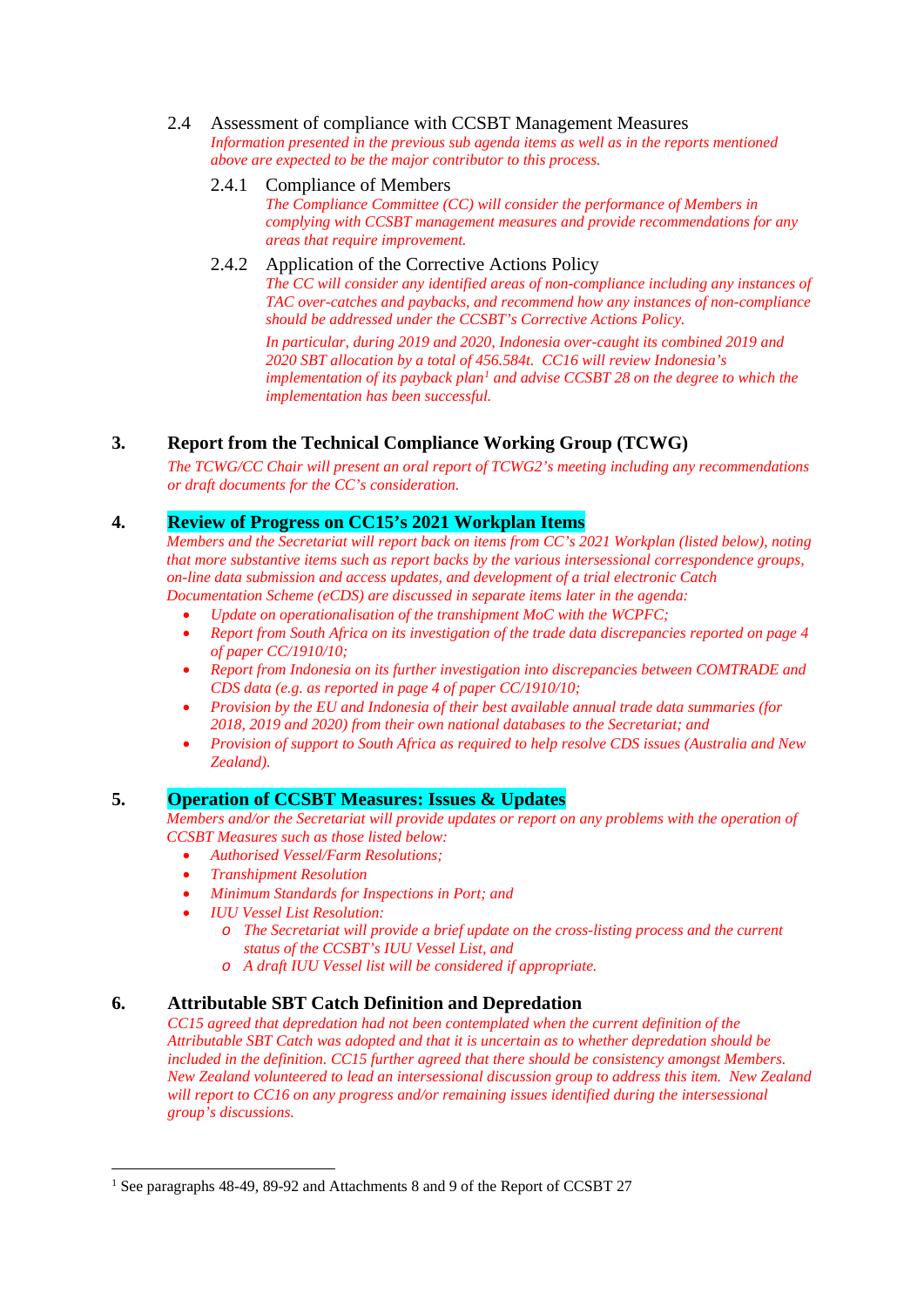# **7. Implementation of the CCSBT Compliance Plan**

*This agenda item is for actions that had not yet been completed in the three-year Compliance Action Plan for 2018-2020[2](#page-2-0) and/or are maintenance action items that are being addressed during 2021, and are not considered in other sections of this agenda.*

# 7.1 Compliance Assessment Processes and QARs

#### 7.1.1 Report Back from Intersessional Correspondence Group

*During 2020 Australia convened an intersessional correspondence group to consider the further development of appropriate compliance assessment tools and processes, including Quality Assurance Reviews (QARs). CC15 agreed that this group should continue its discussions on the potential development of a more formalised Compliance Assessment Process during 2021, and that Australia would delay its report back on the progress and recommendations of this group until CC16.*

#### 7.1.2 Quality Assurance Reviews (QARs)

*The EU participated in a Phase 1 Quality Assurance Review (QAR) during 2020. The draft of that report was completed by the QAR Review team and provided to the EU in November 2020. The EU provided comments on this draft and the finalised QAR was provided to the EU on 25 June 2021. This agenda item provides an opportunity to consider the EU QAR.*

*As noted at item 9b of the Compliance Action Plan, CC16 should consider the future need for QARs by reviewing the value of the information obtained and any remedial actions taken by Members. CC16 should also consider any relevant recommendations of the intersessional correspondence group (agenda item 7.1.1), as well as considering the possibility of conducting future QARs, e.g. of specific CCSBT Members, systems and/or measures.*

# 7.2 Market Research Proposal

#### 7.2.1 Update on Japanese market proposal

*Japan will present an update on progress with the Compliance Committee related items of this proposal including information on whether the data are available.*

#### 7.2.2 Pilot analysis with tag survey data

*The Secretariat will provide a pilot analysis of reported catch against tag data for the project described in CCSBT-EC/2010/19.*

#### 7.2.3 Discussion of SBT markets other than Japan

*The Secretariat will provide the additional trade tables agreed by CC15. Members should present any papers and/or updates on SBT markets other than Japan.*

#### 7.3 Proposed Revisions to the CCSBT's CDS Resolution

# 7.3.1 Paragraph 9

*CC15 requested that the Secretariat develop a proposal for a possible modification of the CDS Resolution (paragraph 1.9) to change the 7-day notification requirement to report annually in CC/EC National reports. The Secretariat has proposed some draft revisions accordingly.*

#### 7.3.2 Appendix 2

*Consideration of any proposed revisions to the CDS Resolution with respect to tag specifications that may have been recommended by TCWG2 as part of the market research proposal work.* 

<span id="page-2-0"></span><sup>2</sup> Carried over into 2021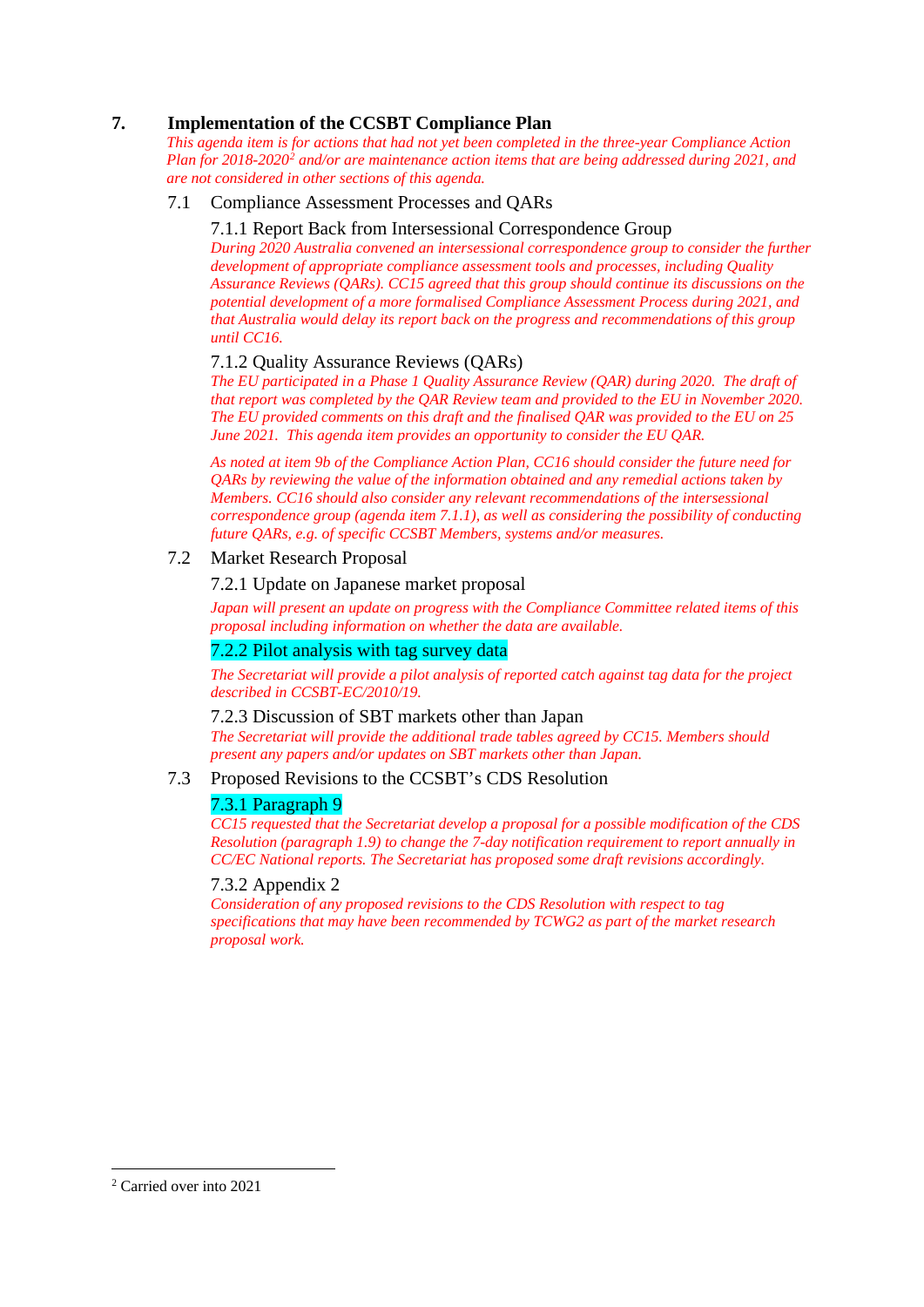# 7.4 Standing Agenda Items

- *The following standing agenda items will be discussed where updated information is available:*
	- *SBT trade summaries from the Secretariat, identifying any significant changes in emerging markets/market activity together with any newly reported SBT catch from ICCAT's records;*
	- *Updates on potential SBT IUU activity including any:*
		- o *Ad hoc analyses requested of Trygg Mat Tracking, including making a recommendation regarding the \$20,000 contingency fund currently in place to access Trygg Mat Tracking services if and when needed,and*
		- o *Analyses of vessel location information (e.g. analyses of VMS or AIS data);*
	- *Non-Member port and market States whose cooperation should be sought including any updates regarding the letter sent to the Russian Federation;*
	- *Discussion on developments and use of Electronic Monitoring Systems (EMS) for vessel monitoring, e.g. of catch, bycatch, ERS interactions and transhipments including in circumstances where human observers are not able to be deployed, etc. Members are encouraged to provide examples from their own fleets where relevant. Discuss how EMS could be considered for utilisation within the SBT fisheries context in future;*
	- *Any developments with respect to the genetic identification of SBT, if available; and*
	- *Ongoing identification and sharing of best practices for MCS systems.*

#### **8. CCSBT Plans, Policies & Arrangements: Review, Revision & Progress Reports**

*Members and the Secretariat will consider any potential revisions to and/or progress reports on CCSBT policies and arrangements.*

# 8.1 CPG1: Minimum Performance Requirements (MPRs)

*The Secretariat will present draft revised MPRs for MPR 5: Measures Relating to Ecologically Related Species, which need to be updated to take into account the Resolution to Align CCSBT's Ecologically Related Species measures with those of other tuna RFMOs.*

#### 8.2 Update of the Compliance Action Plan (CAP)

*CC15 agreed that consideration of action items to be included in the next CAP will be placed on hold until a face-to-face meeting can be convened. Consideration of compliance risks and progress with regard to mitigation and better quantification of those risks is therefore also on hold. In the interim, this agenda item is a "placeholder" in case there are any action items or consideration of risks that Members wish to raise prior to the next face-to-face meeting.*

#### 8.3 Update on CCSBT's Compliance Relationships with other Organisations

*The Secretariat will provide updates on any developments from the International Monitoring, Control and Surveillance Network (IMCSN) and its associated network groups, as well as the Secretariat's compliance relationships with any other relevant organisations.*

#### **9. eSBT Projects**

*"eSBT" is the interactive online system being developed for Members to enter and view certain required data for the CCSBT. This includes data such as monthly catch reports, vessel authorisations, validator authorisations and the eCDS.*

# 9.1 On-line Data Submission/ Data Access Project

*The Secretariat will provide an update on the on-line data submissions and data access project.*

#### 9.2 Development of a Trial eCDS

*The Secretariat will provide an update on progress with the trial eCDS development work based on the current CDS Resolution for consideration by CC16. The Secretariat will also propose some changes to the Resolution to support the eCDS.*

#### **10. Proposal to enhance the implementation of seabird measures**

*CC15 agreed that the intersessional seabird correspondence group for this project would continue during 2021 to further refine the project activities and develop the budget and prepare for the project commencing at the end of 2021 or start of 2022. BirdLife International will provide an update on progress with the proposal.*

**11. Work Program for 2022**